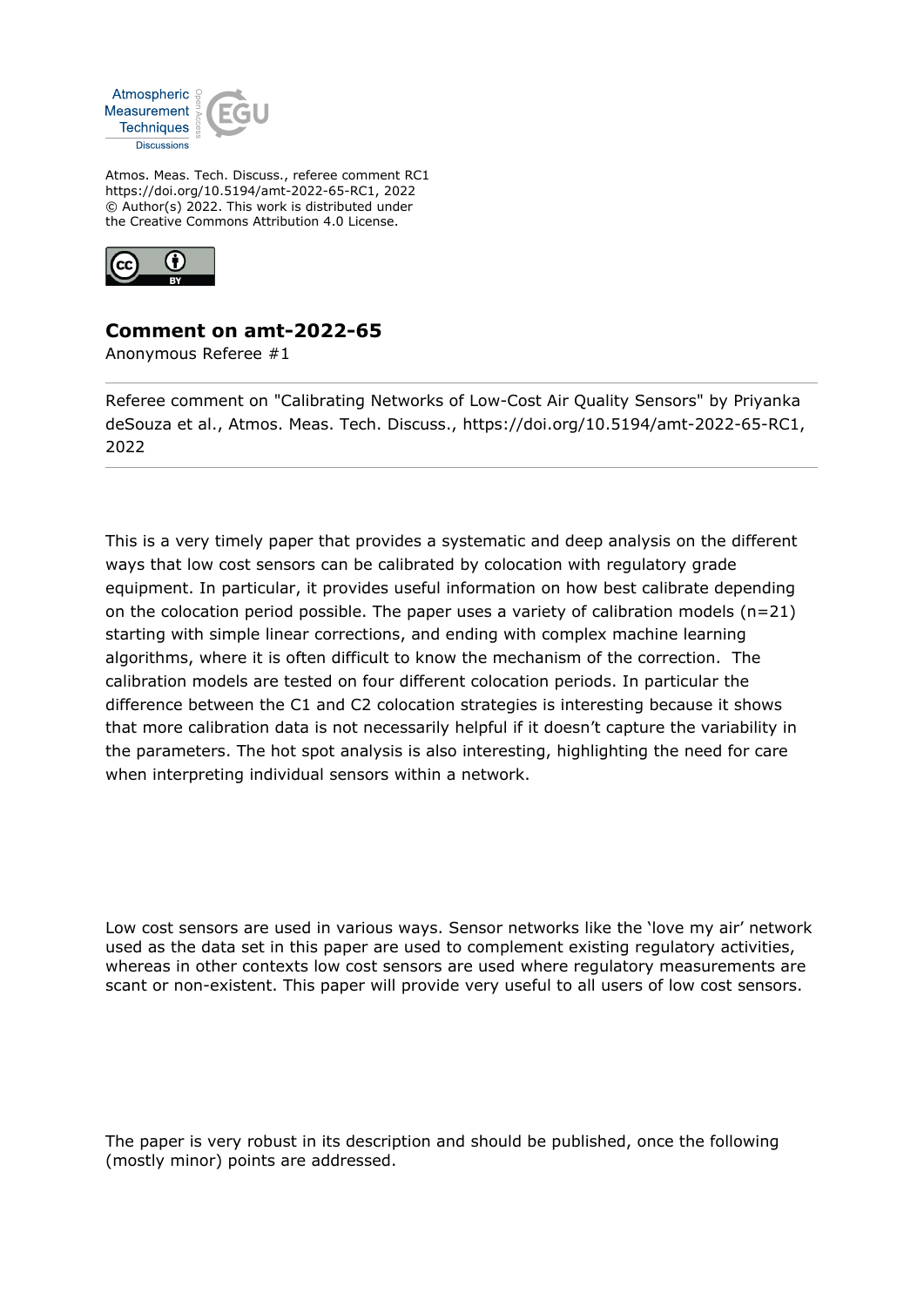In general, the resolution of the figures should be improved.

Abstact and L49 – no need to say 'gold standard reference monitors', 'reference monitors' is sufficient.

L42 estimates vary widely for number of premature deaths due to air pollution, this should be acknowledged, or at least the prefix of 'approximately' should be added by the 6.7M.

L70 'leading to mass overestimation…' should be 'leading to the (regulatory) dry mass overestimation' or similar

L74 need to acknowledge that most of the PM mass concentration is at particle diameters greater than 300 nm.

L96 Köhler not kohler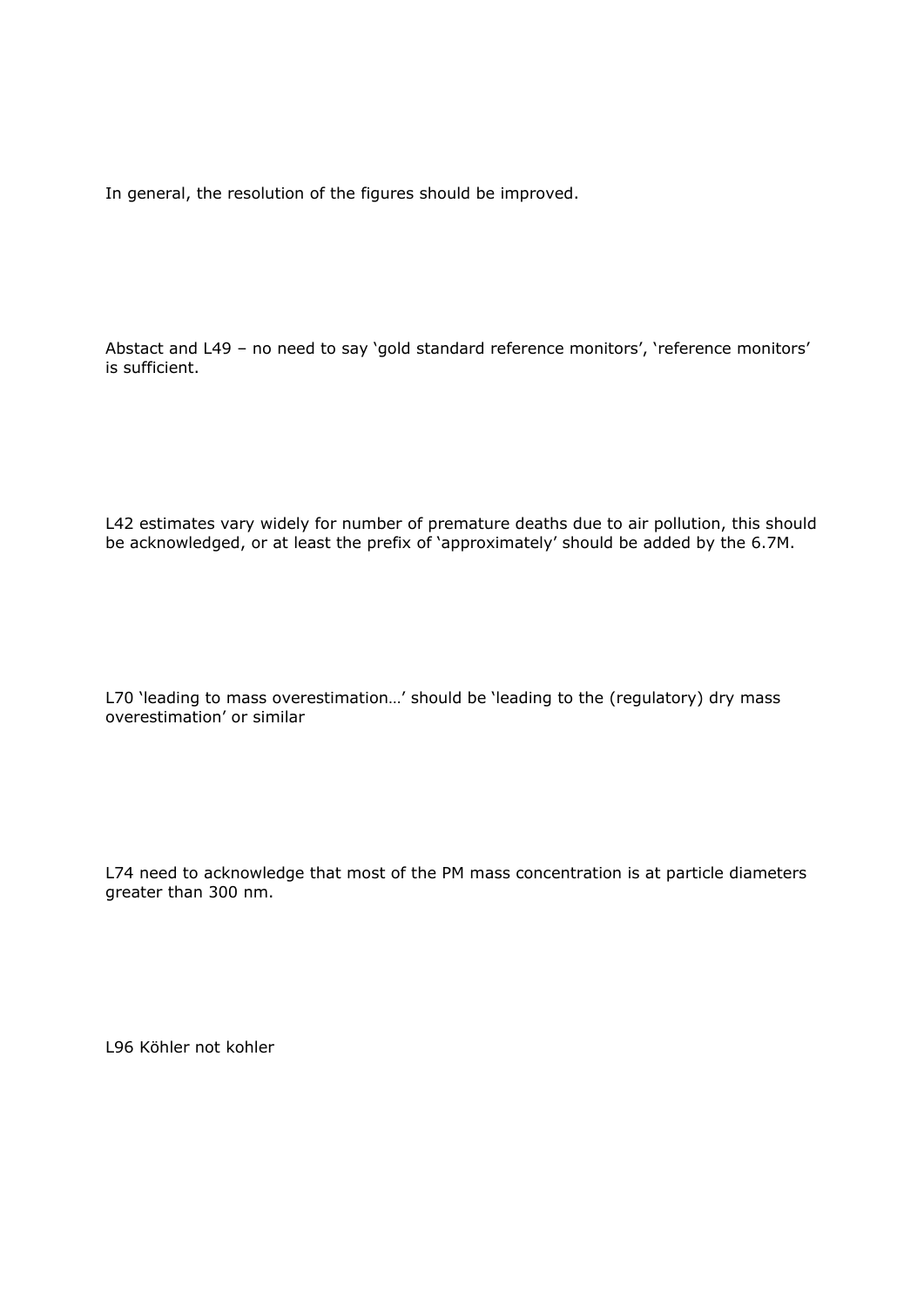L119 I would state that  $R^2$  is a misleading indicator rather than might be

L215-216 you would expect averaged data to have less variance.

L240 RH, T, and D are not independent parameters. A discussion of the use of nonindependent parameters within the calibration algorithms should be provided.

L302 how do you choose which site to leave out in the LOSO methodology? What potential bias(es) does this introduce into the analysis?

L333 and most other equations. Pet peeve  $-$  use proper multiply symbol rather than  $x$  in equations.

L351 "as these concentrations account for the greatest differences in health and air pollution avoidance behavior impacts" this statement is unclear. Are you suggesting that 30 ug/m3 is a cut off for more harmful PM health effects? My understanding is the health effect: concentration curve is reasonably linear over these ranges.

L393 note a p value of 0.05 means that 1/20 results can be to chance. With 21 models and 4 colocation conditions, you might expect some false positives.